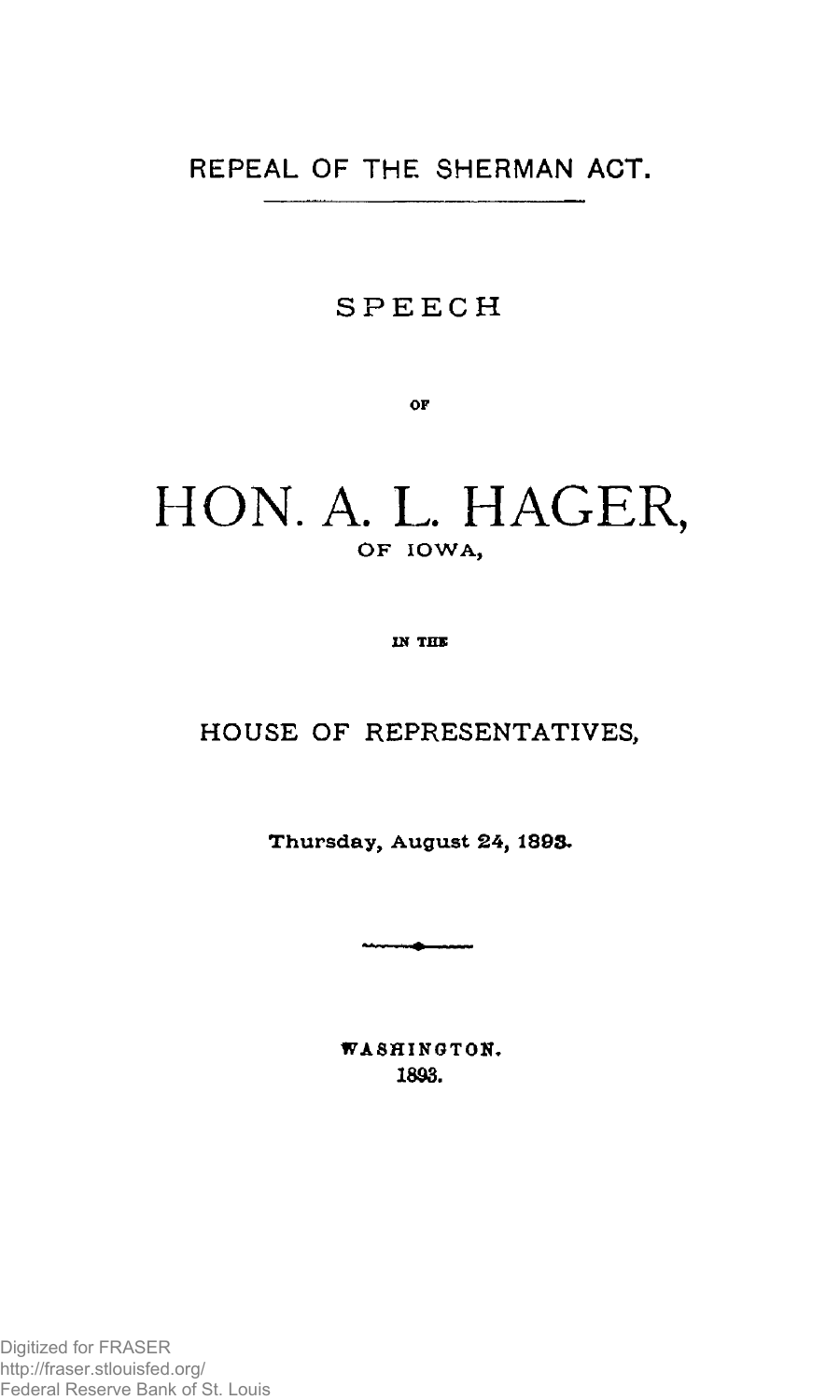#### **SPEEC H**

#### **OF**

## **HON . A. L. H A GEE .**

The House having under consideration the bill (H, R. 1) to repeal a part of an act, approved July 14, 1890, entitled "An act directing the purchase of poses" bullion and the issue of Treasury notes thereon, and for other

Mr. HAGER said:

Mr. **S**PEAKER : **I** have listened with attention and much interest to the discussion of the measures that have been introduced by members on the other side of this Chamber, which, they claim, will bring relief to the terrible and startling- conditions in which the Administration now finds the business and industrial<br>interests of this country. I do not expect at this time to enter<br>into an extended discussion of my views upon the measures, nor<br>do I flatter myself that I coul duty should be at this time. Every man must settle this question in the parliament of his own conscience and then vote as his own judgment directs for the best interests of his constituents and the country.

The propositions to be voted upon have been submitted to members on this side of the Chamber in the form in which the majority have seen proper to have the vote taken—not even so much as consulting the minority as to how the propositions should<br>be voted upon, or granting to them the right to offer amend-<br>ments. We are left with no alternative but to vote for the substitute and the amendments that have already been prepared, or against them, and for the unconditional repeal of the purchasing clause of the Sherman bill, or against it—only this and nothing more. For one, I desire to enter my most eurnest protest against that way of doing busines prise that the Democratic party should present such a measure at such a time in such a way, and then, with unblushing effront-ery and with a spirit of " I am holier than thou art," demand

that the minority shall be nonpartisan and patriotic. I do not pretend to speak for others on this side of the Cham-ber, but for myself. I united with the Republican party because I regarded patriotism and Republicanism as synonymous terms, and I have never had reason to change or amend my views; and, after listening to all of this discussion, I see that we are not asked to vote to help the business and financial conditions that are threatening to overthrow the country, but to aid in widen-<br>ing the breach that now seems to exist in the organization known as the Democratic party, which breach, if it could be made per-**129** 2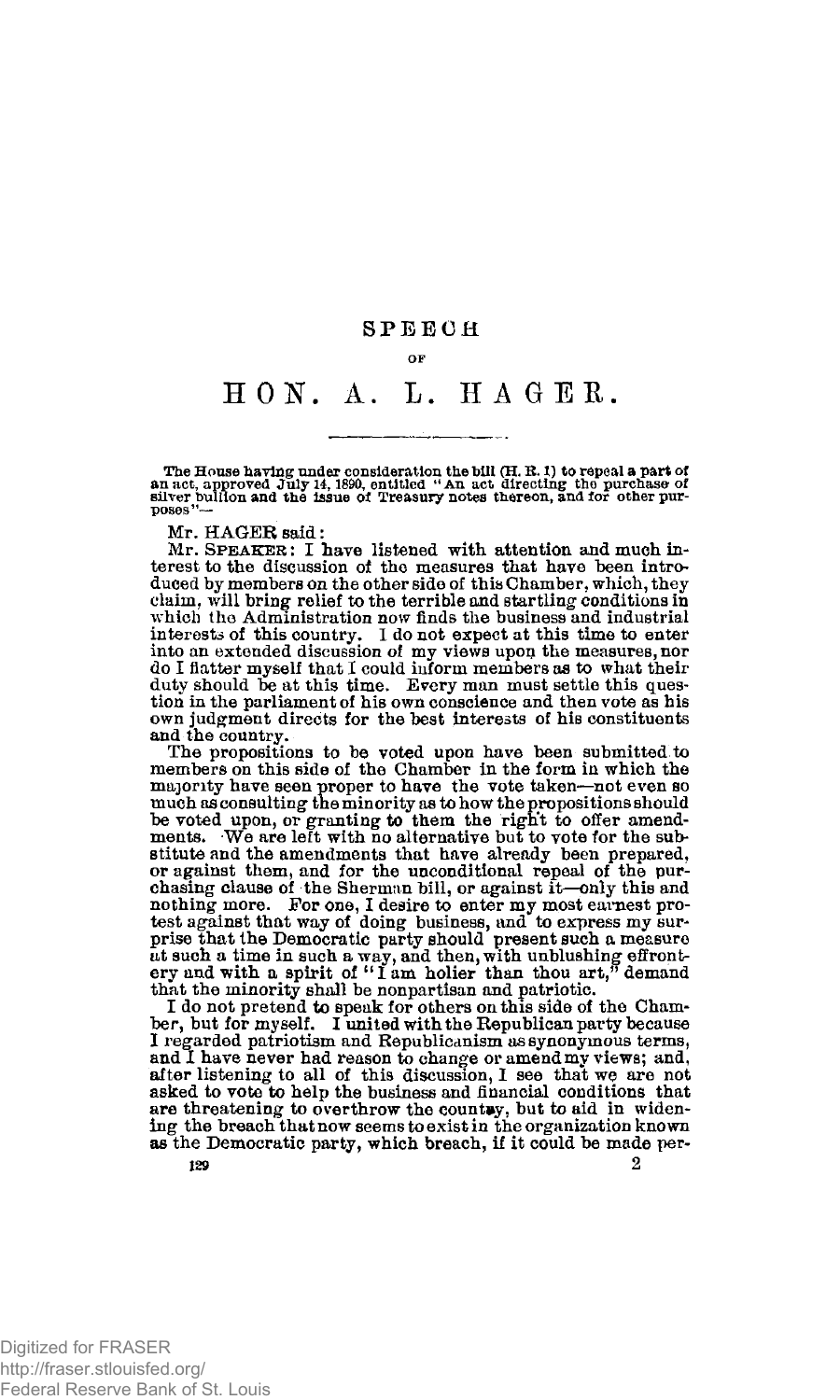manent, would be a better and more satisfactory assurance to the people and the business and financial interests of the entire country than the assurance that the balance of trade was largely in our favor and hundreds of millions of gold flowing to our shores from Europe. The truth is that the people have not lost faith in the country, nor in the currency of the country, but that they never had an abiding and continuing faith in the Democratic party.

There was never a Presidential election when the country was as prosperous, when wages were as remunerative, when labor was as contented, when factories were running under such pressure, as on the day of the election in November last. On that day Harrison was defeated, Cleveland was elected, and both branches of Congress turned over to the Democratic party—the first experiment that the people had thought safe to make in that direc-tion in a period of thirty years. I will frankly admit that I was astounded when the news was flashed over the country announcing the result of that election, but I do not think my astonishment, however great, would compare with the present grief and disappointment of a majority of the people who aided in bring-

ing about such a result. [Applause on the Republic in side.] The platform adopted by the Democratic convention in Chicago in June of 1892 is familiar to every member on this floor, and the campaign made upon that platform is yet fresh in the minds of the people. I now recall, in part, the speech that was made by Mr. Cleveland when the committee selected by that connection value vantion notified him o the chief and most important plank in the platform adopted by t lat convention:

Turning our eyes to the plain people of the land, we see them burdened as consumers by a tariff system which unjustly and releatiesly demands of them, in the purchase of the necessaries and comforts of life, an amount sear

And behold, we find Congress convened in extraordinary session within five months after the President had taken his oath of office. For the purpose of repealing a measure that he indicated was robbing labor for the benefit of the rich and powerful? No; but for the avowed and expressed purpose of repealing the purchasing clause of the Sherman bill, and thus nullifying one of the principal planks in the Democratic platform. We were toJd'by every Democratic orator from Maine to California, and from the Likes of the North to the Southern Gulf, during the campaign of 1892, that the McKinley bill was the cause of all our ills, and that if they could be intrusted with full power in the Federal Government they would at once repeal that hated and malicious measure, and thus bring happiness and prosperity to all of their fellow-citizens.

The people listened to your appeals, they believed your statements, and they returned a verdict in your favor. .It would be harsh and unjust for me to say that I have no sympathy for the people in their dire distress, and the general bankruptcy and want that now surrounds them, but the truth is they had no reason to accept your statements—they should have known bet-**129**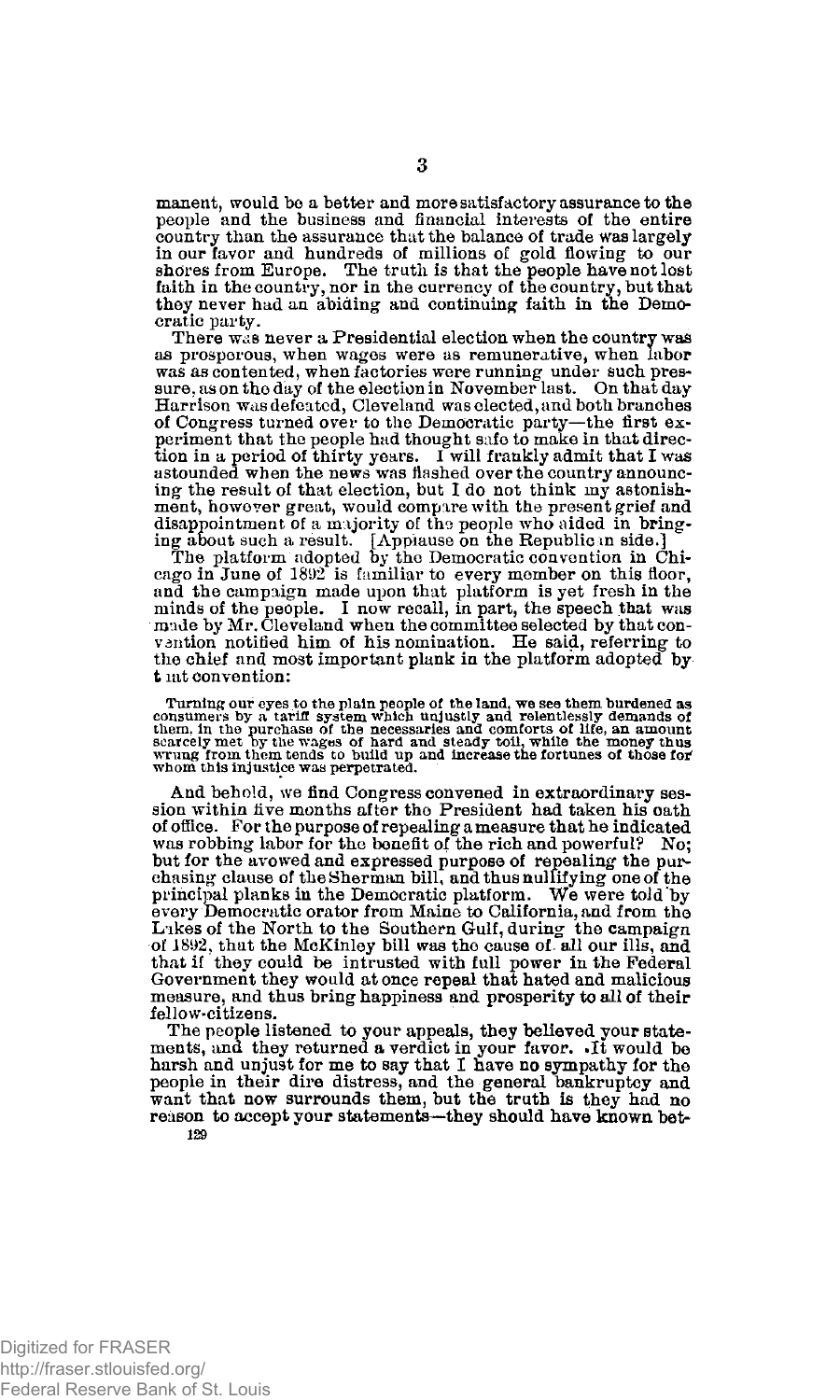ter; for that party has not made a prophecy in the last thirty years that has come to pass, or a promise that they have kept or intended to keep. Their prophets and their promises are exactly alike.

You came to the people in 1890, immediately after the adjournment of the Fifty-first Congress, and you promised the people that if they would elect you to Congress that you would at once repeal that damnable, that infamous measure, as you mildly termed the McKinley bill. They accepted your statements and returned you to the Fifty-second Congress with the largest majority that was ever given to a party in the popular branch, I believe. You were here in session for months and months, and did you repeal the bill, or did you make one honest effort at re-<br>peal? You know that you did not. You began nibbling and nagging and pecking away at the bill, and had just about as much effect upon its colossal strength as a lean and hungry hound would in baying at the moon or a buzzard pecking away at an Egyptian monument. [Laughter.]

There it stands now. as it did through the first and second sessions of the Fifty-second Congress, calmly looking down upon its maligners and threatened destroyers, and has brought more of prosperity and blessings and independence to the people of America than any revenue law ever before placed upon a Federal statute book. It stands as Grant stood at Appomattox, calmly dictating terms of surrender to the nations of the world. fApplause.] And now, what kind of a spectacle do you present to us, when Congress has assembled at the call of the President in this extraordinary session? Do we find a party, united and harmonious, coming into these Halls—falling upon each others'<br>necks and mingling tears of joy over their return to absolute<br>power in every branch of the Government? Hardly.

.The gentleman from North Carolina who has just taken his seat said that the Democratic party had had votes enough in the last election to have elected two Presidents, and he did not know but they ought to have done it. I think you ought to have done it, gentlemen, because then you might have had one President who would have interpreted this plank of your platform<br>in the way that one wing of the party understands it, and an-<br>other President who would interpret it in the way to suit the other wing of the Democratic party. [Laughter.]

There does not seem to be that perfect harmony among the elements composing the Democracy that inspired them in the campaigns of 1890 and 1892. They seem to be hopelessly divided upon a plank in their platform that was but little discussed in my part of the State last fall, and each man seems to have an interpretation of his own, while there can be and should be, by any fair and honest man, but one interpretation given to that plank, viz: For the coinage of both gold and silver without discrimination against either metal.

But I said a moment ago that the Democratic party was not a pledge^keeping party, and in support of that statement, and as part of the evidence on that proposition, I desire to submit to the entire country—North and South, East and West—the arguments that have gone into the RECORD, made by members of the Democratic party on the floor of this Chamber since this dis-**129**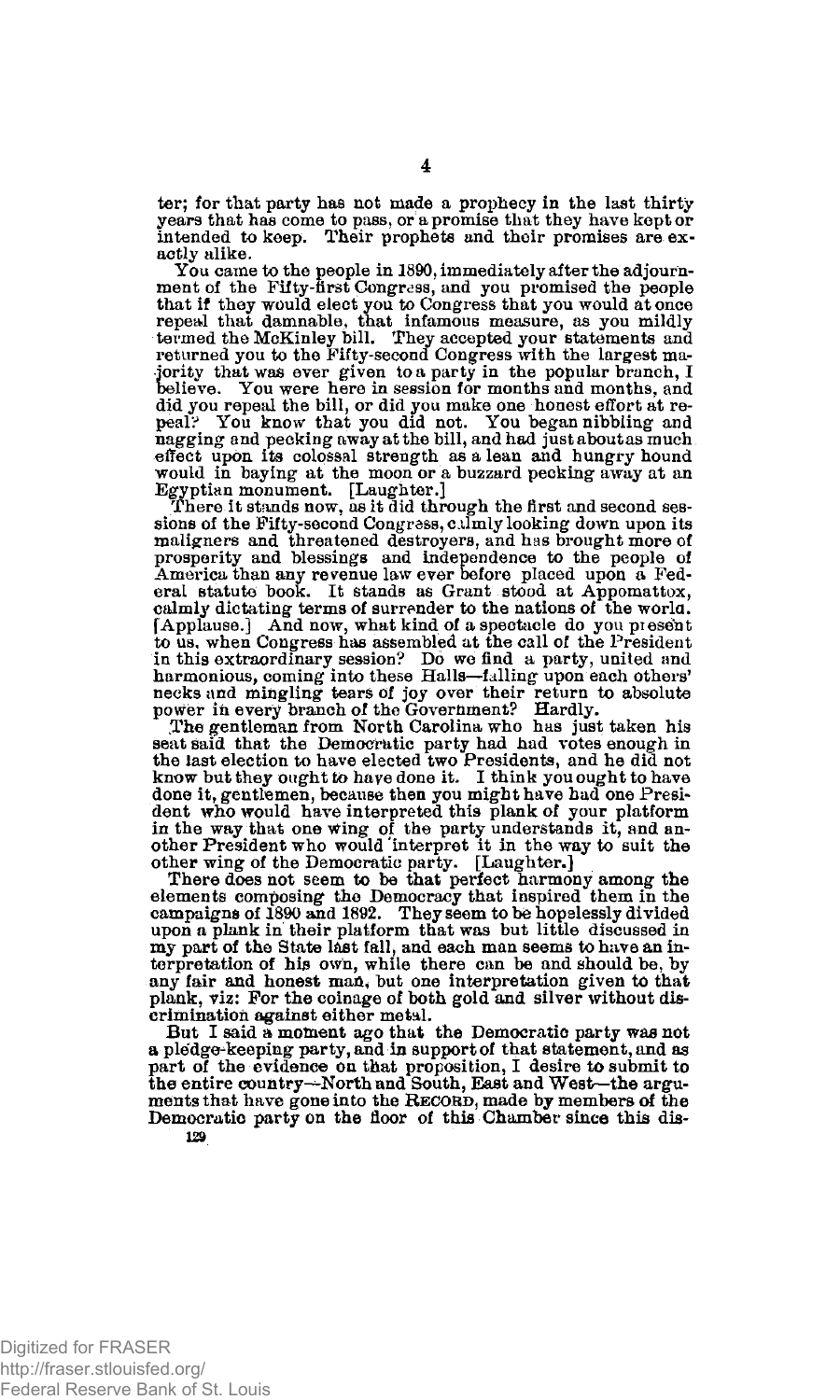cussion was first opened by the gentleman from Maryland. He seemed to be very zealous to carry out the financial plank of their platform, but was just as certain as the sun shines in the heav-ens that it could not be done; but I will venture the assertion that the distinguished gentleman did not argue thus before the psople of his district in the campaign of 1892, and if he did not and his fellow-citizens had the right to balieve that the platform meant just what it said in plain, terse Anglo-Saxon—then the<br>Democratic members of this House, as the gentleman from Georgia so well and truly said, obtained the votes of the people by false pretenses, and it is a well^recognized principle in law that a man shall not profit by his own wrong.

But the gentleman from Missouri, it would seem, is the most terribly deceived of all. He honestly believed that the President was elected and power given to' his party for the express purpose of repealing the McKinley bill and the Sherman law, and enacting a free-Cdinage bill; and he gave good reasons for the faith that was in him, but he now wakes up to the terrible realization that he has been tricked on both planks. The deceivers have finally themselves been deceived.

I have but little sympathy for the gentleman, for I should judge he was born a Democrat—a man of grood grasp and quick comprehension—and who has been a hard worker in the ranks of the Democracy- for lo! these many years. He should have known their history well, and had no business to be deceived by any promise or pledge that party has made in the past thirty years; but it is better to learn late than to have never learned. I judge from his argument that the gentleman's confidence in that organization is not being ground out between the upper and  $\mathbf{h}$  pether millstones, but is being pressed out between the two planks of that platform, the one known by the fond and endearing term of tariff reform and the other as free silver.

I listened with interest to the warning that he gave to his own party, when he told them in his most earnest and emphatic way that the party had reached the point in its history when there was to be a division of the sheep from the goats: a dividing.of the faithful from the unfaithful; of the servants of the people from the servants of the money power; of those who bow at the shrine of gold and those who worship at the dual shrine of gold and silver, and gave them due and timely notice th tt it would depend upon which course they took whether or not he would be longer a member of that organization. They are most certainly divided—upon what ratio as to numbers none possessing less than infinite knowledge can tell.

But I shall watch with not a little concern the attitude of the gentleman as regards his party after the vote has been recorded on the measures now pending before this House. If sincere in his statements made to the members of his own party, and I have no reason to doubt his sincerity or his honesty, then I shall most certainly expect him to sever his political relations with a fair minority, if not the majority, of his party, and organize a party composed of members on that side of the Chamber who entertain the s ime views on the money plank of the platform that the gentleman expressed in his speech on the floor of this House in opening the discussion for his wing of the party,

**129**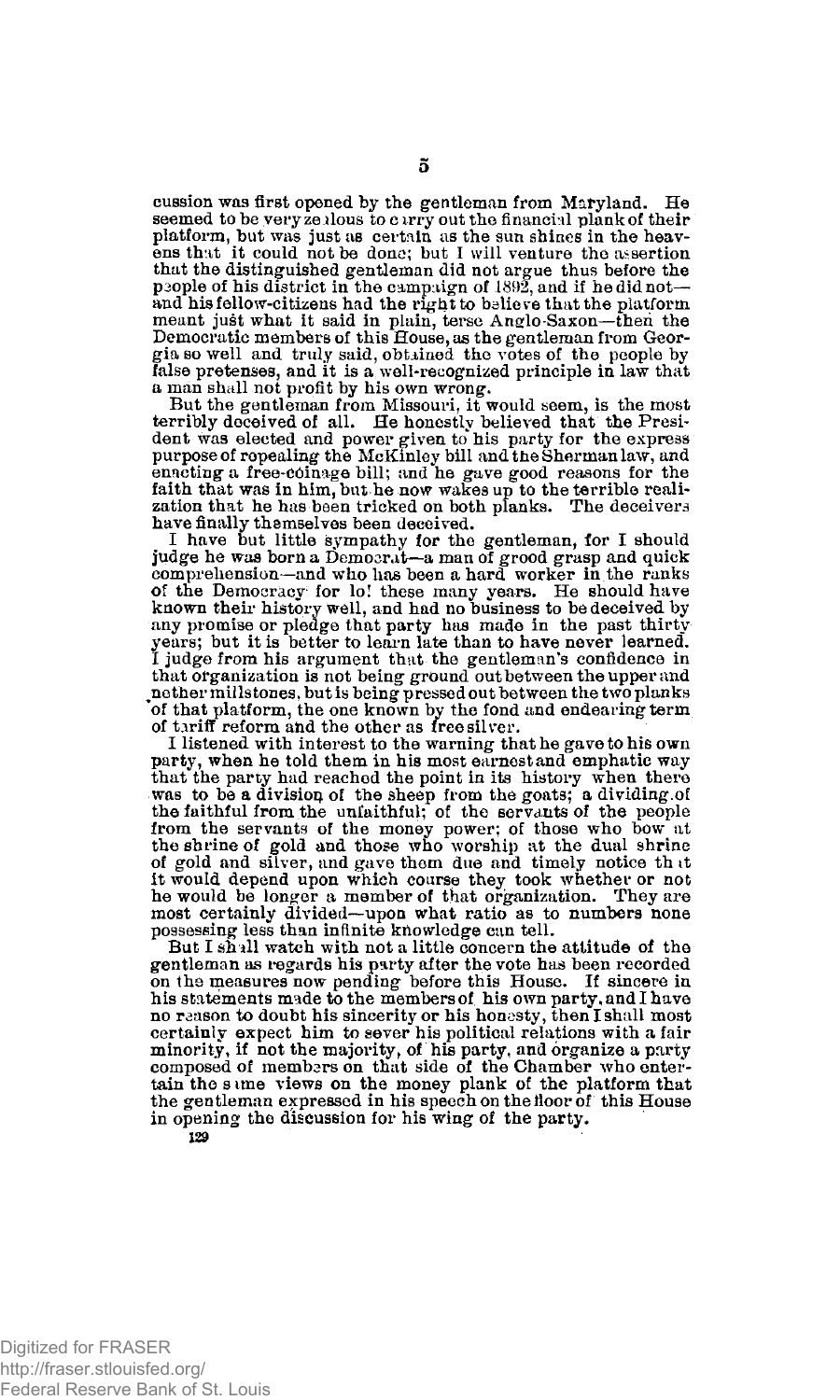Mr. Speaker, since this discussion opened we have heard the desires of the bankers, the boards of trade, the bondnolders, the money-loaners, and the creditor classes generally; but there is a very large class of men found in every State of this broad land that we have not heard from—the men who raise corn, and wheat, and oats, and barley, and hogs, and cattle, and cotton, and rice, and tobacco. They have been too busy to speak, or too modest to be heard, or have depended upon the good faith of parties to carry out fairly and honestly the pledges made to them in the platform and on the stump.

But be not deceived; they are not mocked. If you falter in your plighted faith with them, then there will be a time, and that right speedily, when they will act; and when they exercise their right through the silent medium of the ballot, which should execute the freeman's will in every district in every State of this Union, as lightning does the will of God, then there will be weeping and wailing in the camp of those that kept the word of promise to the ear but broke it to the hope. I do not believe that the Sherman bill has scarcely the remotest effect upon the present appalling conditions in which we now find the country, and my reasons are that the Sherman bill has now been a law for more than three years, and had been upon the statute bcoks for two years when the convention of the Democracy assembled in Chicago in June, 1892.

You there adopted your platform of faith, the chief article of which was the repeal of the unconstitutional McKinley bill, and in favor of the repeal of the Sherman bill, and "for the use of both gold and silver as the standard money of the country, and for the coinage of both gold and silver without discriminating against either metal," etc. Under the threat and the promise contained in that platform the prosperity of the country continued up to and including the day when the country was startled with the news that the Democracy had been successful and was to have control of the legislative and executive branches of this Government.

From that time ,up to the present hour business men and business interests, generally, began to lose confidence in themselves, nnd in each other, and what little confidence they had in the Democratic party; and that confidence has not been restored by reason of the assembling together of this body of the representatives of the people, and, in my humble judgment, it will not be restored, but present conditions, much aggravated, should there be an unconditional repeal of the Sherman bill and no favorable legislation for silver. The fact is, the entire people now realize that the Democratic party is in power. They could know that from conditions, if in no other way, and they see the leaders and representatives of that party absolutely failing to come together and agreeing to any policy among themselves.

With no Moses to lead them, or direct them, but a Moses from Georgia rising from his seat in this House simply to condemn them, they stand paralyzed and utterly helpless before all of the great questions that now confront them, without a remedy for any ill or a balm for any wound, and the people cry out, "Is there no balm in the Democratic party, are there no physicians there? " And I answer that there are physicians galore, of every school, 12a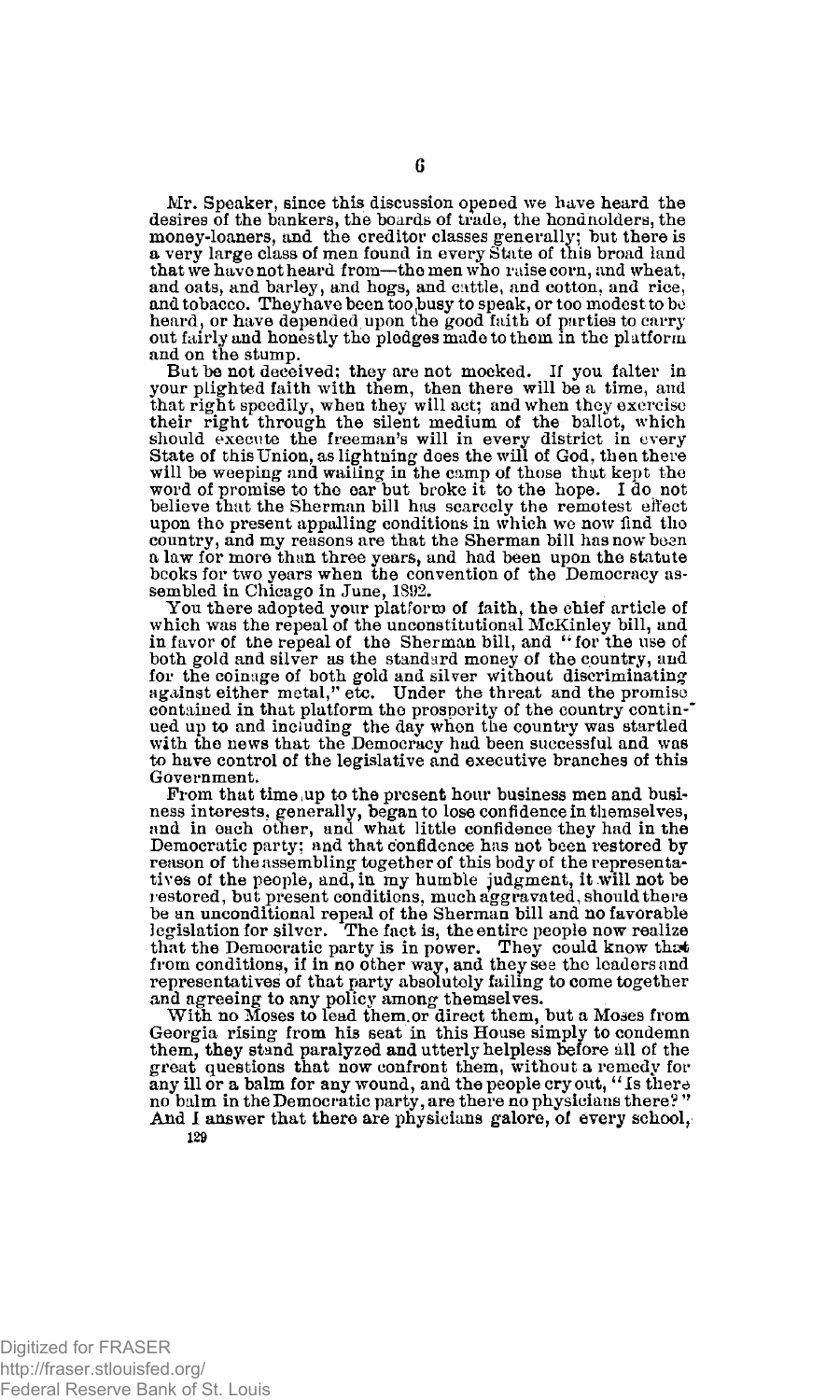of every faith, and of every shade of opinion, but if there is any balm they do not seem to have the ability to apply it. And the "unconstitutional" and "robber" McKinley bill yet stands with "knife at the throat" of labor, and in the same attitude that it

has held to the industries of this country since its adoption.<br>You promised the people if they would intrust you with<br>power, and place in your hands the reins of Government, that<br>you would bring them prosperity, happiness, you would bring them prosperity, happiness, and plenty. They now realize that they had them in abundance before the election. They listened and gave you their confidence and their votes, and in less than nine months from the day of your election they have, as a result, adversity, misery, and poverty. The banner of prosperity that was turned over to you has been

changed into a weapon of destruction; men out of employment, factories closing down, banks failing, all business paralyzed and financial ruin rising to face us at every turn, and millions of men<br>ready to take the road as tramps, and people cry out in amaze-<br>ment, "Is this the country in which we were living one short<br>year ago!" and I answer, It is ditions, and with an Administration elected in favor of tariff for revenue only, but which Administration seems now to be first in favor of the demonetization of silver.

The present demand seems to be for a speedy remedy that will restore the confidence of the people, and I have pne to suggest, a little less humiliating to the Democratic party than the one proposed by the gentleman from Ohio [Mr. GROSVENOR], and the remedy is in the possession and control of the Democratic party, and if they will but use it they will be entitled to all of the honor—and that remedy is to convince the people of this country that you are as utterly and hopelessly divided upon the interpretation of the tariff plank of your platform as upon the plank now under discussion, and, my word for it. confidence would be re-stored, labor would be again employed, and prosperity and happiness, and business confidence would again return to bless our native land. [Loud and continued applause on Republican side.]

I have listened with attention to the arguments made that a repeal of the Sherman bill would restore business confidence and bring about an international monetary conference with the nations of Europe. The advocates of such a measure are earnest and sincere, no doubt, but I have not been persuaded that the results claimed would follow in either instances. Did I believe for one moment that the Sherman bill was the cause of the pres-ent financial distress and want of business confidence that is so widespread thioughout the entire nation, I would not hesitate for a single moment to vote for its unconditional repeal, although in so doing I am satisfied that my vote would be against the judgment of a large majority of the people whom I have the honor to represent.

But upon this very important question I would prefer to be right rather than to be returned to this Chamber any number of terms; although I believe that I appreciate the honor of a seat on this floor, and the advantages that come to a man by associating with eminent men from every part of this Union as much as any member can. Or could I be persuaded that the repeal of the Sherman bill would aid in bringing about an international mon-**129** 

**7**